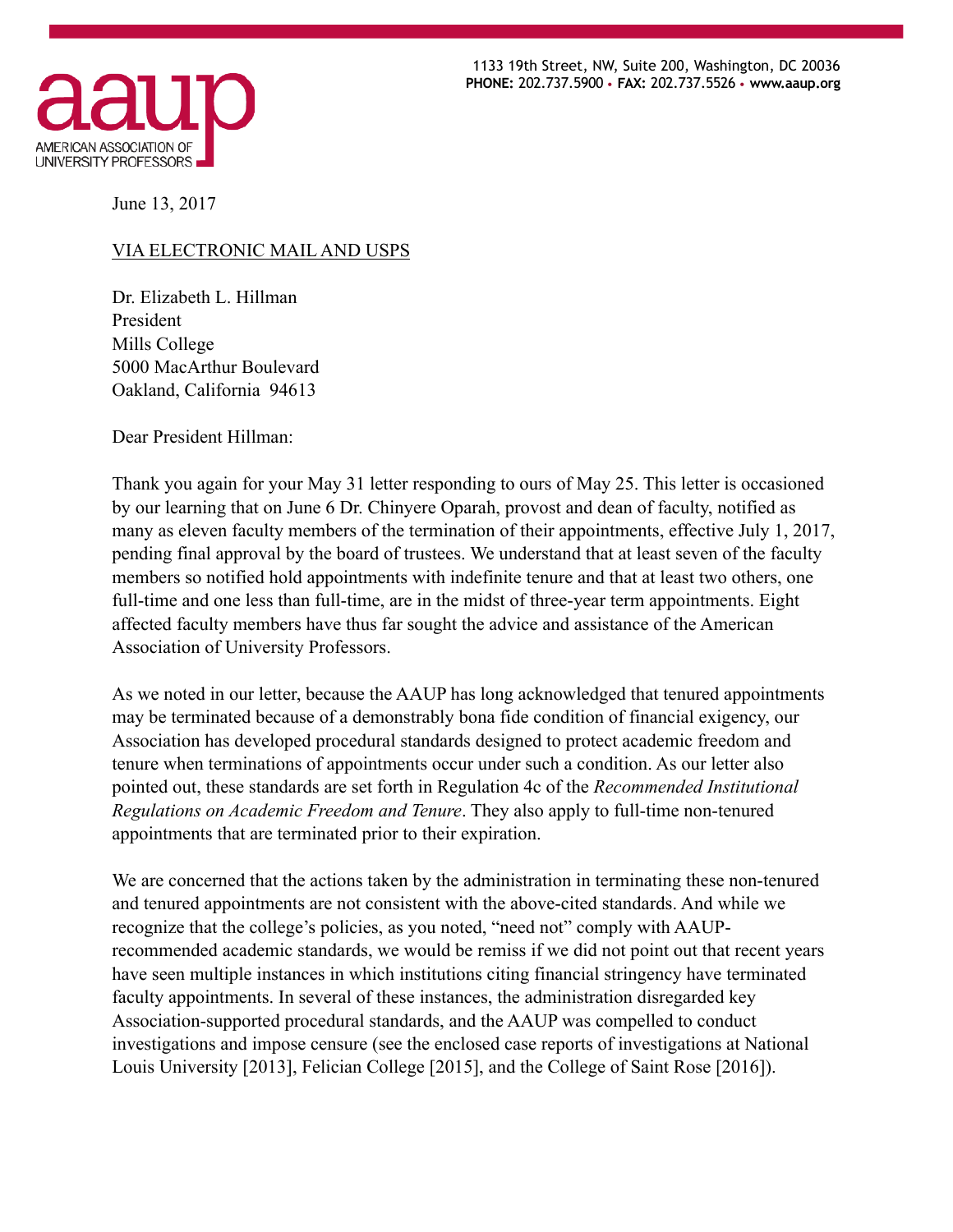President Elizabeth L. Hillman June 13, 2017 Page 2

We appreciate your assurance that you regard collaborative work with faculty leaders to address the financial difficulties of the college to be "among [your] most important . . . priorities." As our letter noted, Regulation 4c(1) of the *Recommended Institutional Regulations* requires that the faculty play a central role in determining that a condition of financial exigency exists and that "all feasible alternatives to termination of appointments have been pursued." The Faculty Executive Committee provided a list of alternatives that it believed would obviate the need to terminate faculty appointments, thus calling into question whether the declaration of financial emergency was demonstrably bona fide. We are not aware that the administration has provided a rationale for declining to consider these alternatives to terminating faculty appointments.

Regulation 4c(1) also requires that "[j]udgments determining where within the overall academic program termination of appointments may occur involve considerations of educational policy, including affirmative action, as well as of faculty status, and should therefore be the primary responsibility of the faculty or of an appropriate faculty body." We understand Provost Oparah alone determined which faculty appointments to terminate and did so without involving the Appointment, Promotion, and Tenure Committee. On May 22, members of that committee wrote the provost to convey their concerns over this process, calling it "problematic" and observing that it "raised questions about the status of tenure at Mills." We share the committee's concerns.

Regulation 4c(3) provides that affected faculty members be afforded a faculty hearing, in which the following issues, among others, may be raised:

- (i) The existence and extent of the condition of financial exigency. The burden will rest on the administration to prove the existence and extent of the condition. The findings of a faculty committee in a previous proceeding involving the same issue may be introduced.
- (ii) The validity of the educational judgments and the criteria for identification for termination; but the recommendations of a faculty body on these matters will be considered presumptively valid.
- (iii) Whether the criteria are being properly applied in the individual case.

As we noted in our previous letter, the appeal procedures for faculty layoffs in the Mills College faculty handbook fall short of these Association-recommended procedural standards by severely restricting the issues that may be raised in such proceeding.

Under Regulation 4c(5), "[b]efore terminating an appointment because of financial exigency, the institution, with faculty participation, will make every effort to place the faculty member concerned in another suitable position within the institution." The faculty handbook stipulates that the president must "make a demonstrated effort to find alternative employment for faculty at the College" before issuing layoff notices. While this policy is generally consistent with Regulation 4c(5), we are not aware of such efforts having been made.